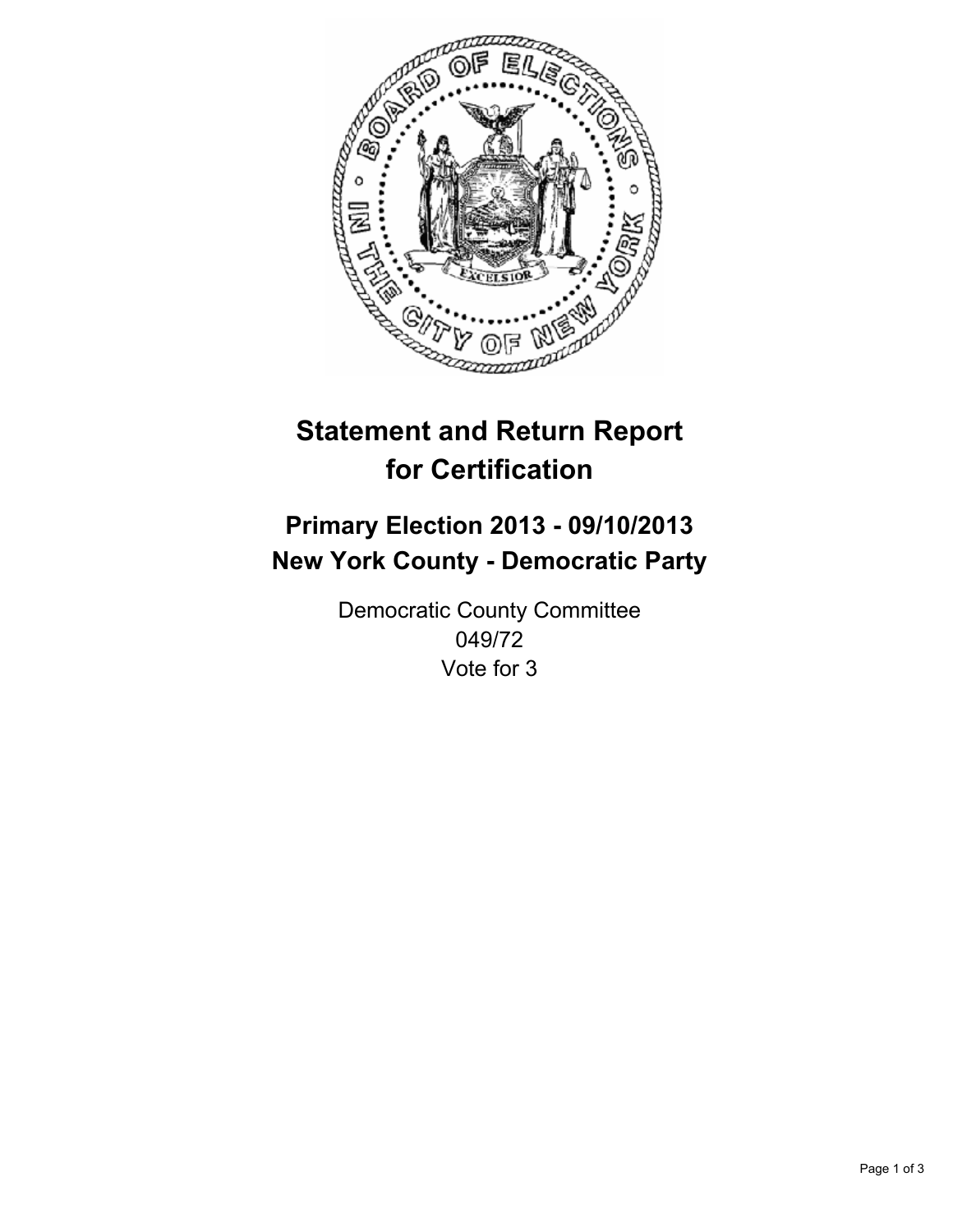

### **Assembly District 72**

| <b>Total Votes</b>    | 120 |
|-----------------------|-----|
| <b>IRIS BERTONI</b>   | 12  |
| <b>ANTHONY MUNOZ</b>  | 36  |
| AMARILIS S. BODDEN    | 16  |
| YOMAIRA REYNOSO       | 32  |
| <b>MARCOS NAVARRO</b> | 24  |
| <b>AFFIDAVIT</b>      | 2   |
| SPECIAL PRESIDENTIAL  | 0   |
| <b>FEDERAL</b>        | 0   |
| ABSENTEE/MILITARY     |     |
| <b>EMERGENCY</b>      | 0   |